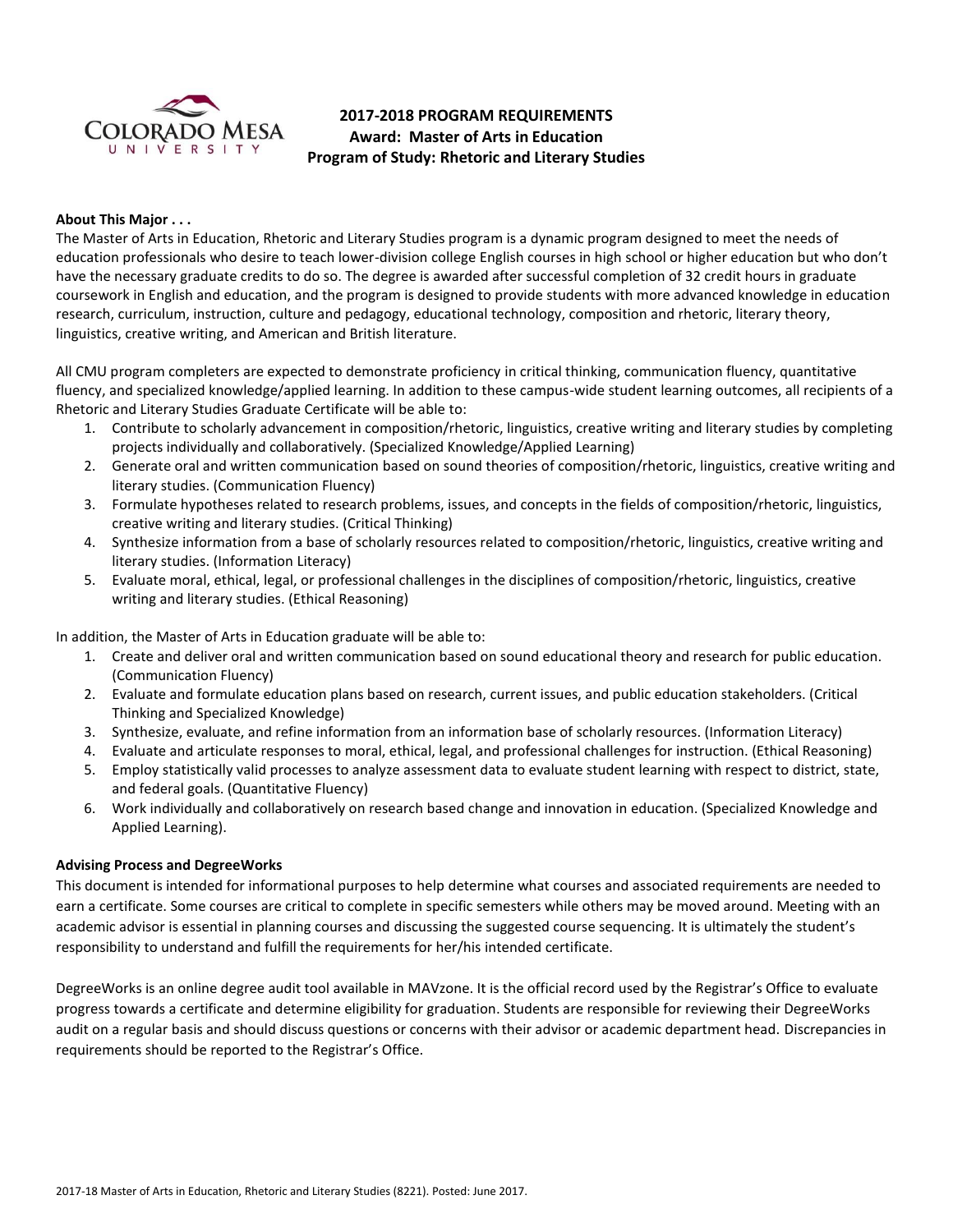# **Graduation Process**

Students must complete the following in the first two months of the semester prior to completing their certificate requirements (for one semester certificates complete in the first week of class):

- Review their DegreeWorks audit and create a plan that outlines how unmet requirements will be met in the final semester.
- Meet with their advisor and modify their plan as needed. The advisor must approve the final plan.
- Submit the "Intent to Graduate" form to the Registrar's Office to officially declare the intended graduation date and commencement ceremony plans.
- Register for all needed courses and complete all requirements for each degree sought.

Submission deadlines and commencement details can be found at [http://www.coloradomesa.edu/registrar/graduation.html.](http://www.coloradomesa.edu/registrar/graduation.html)

If your petition for graduation is denied, it will be your responsibility to apply for graduation in a subsequent semester. Your "Intent to Graduate" does not automatically move to a later graduation date.

# **INSTITUTIONAL GRADUATE DEGREE REQUIREMENTS**

The following institutional requirements apply to all CMU graduate-level degrees. Specific programs may have different requirements that must be met in addition to institutional requirements.

- Graduate certificates consist of a minimum of 5 credit hours. Master's degrees consist of a minimum of 30 credit hours. Doctoral degrees consist of a minimum of 60 credit hours
- All credits in a graduate program must be minimally at the 500-level.
- At least fifty percent of the credit hours must be taken at CMU.
- Students must achieve a 3.00 cumulative GPA or higher in all CMU coursework.
- Students may not apply coursework with a grade lower than a "B" toward graduation requirements.
- A course may only be used to fulfill one requirement for each degree/certificate.
- Capstone exit assessment/projects (e.g., Major Field Achievement Test) requirements are identified under Program-Specific Requirements.
- The Catalog Year determines which program sheet and certificate requirements a student must fulfill in order to graduate. Visit with your advisor or academic department to determine which catalog year and program requirements you should follow.
- See "Requirements for Graduate Degrees and Certificates" in the catalog for a complete list of graduation requirements.

# **PROGRAM-SPECIFIC REQUIREMENTS**

- A bachelor's degree from an accredited college is required, prior to beginning the program.
- A fully completed application including official transcripts is required prior to beginning the program.
- Acceptance into the Rhetoric and Literary Studies graduate certificate program.
- 32 semester hours and capstone presentation are required for the Master of Arts in Education Degree in Rhetoric and Literary Studies.
- It is recommended that students work closely with a faculty advisor when selecting courses and scheduling classes prior to registration.